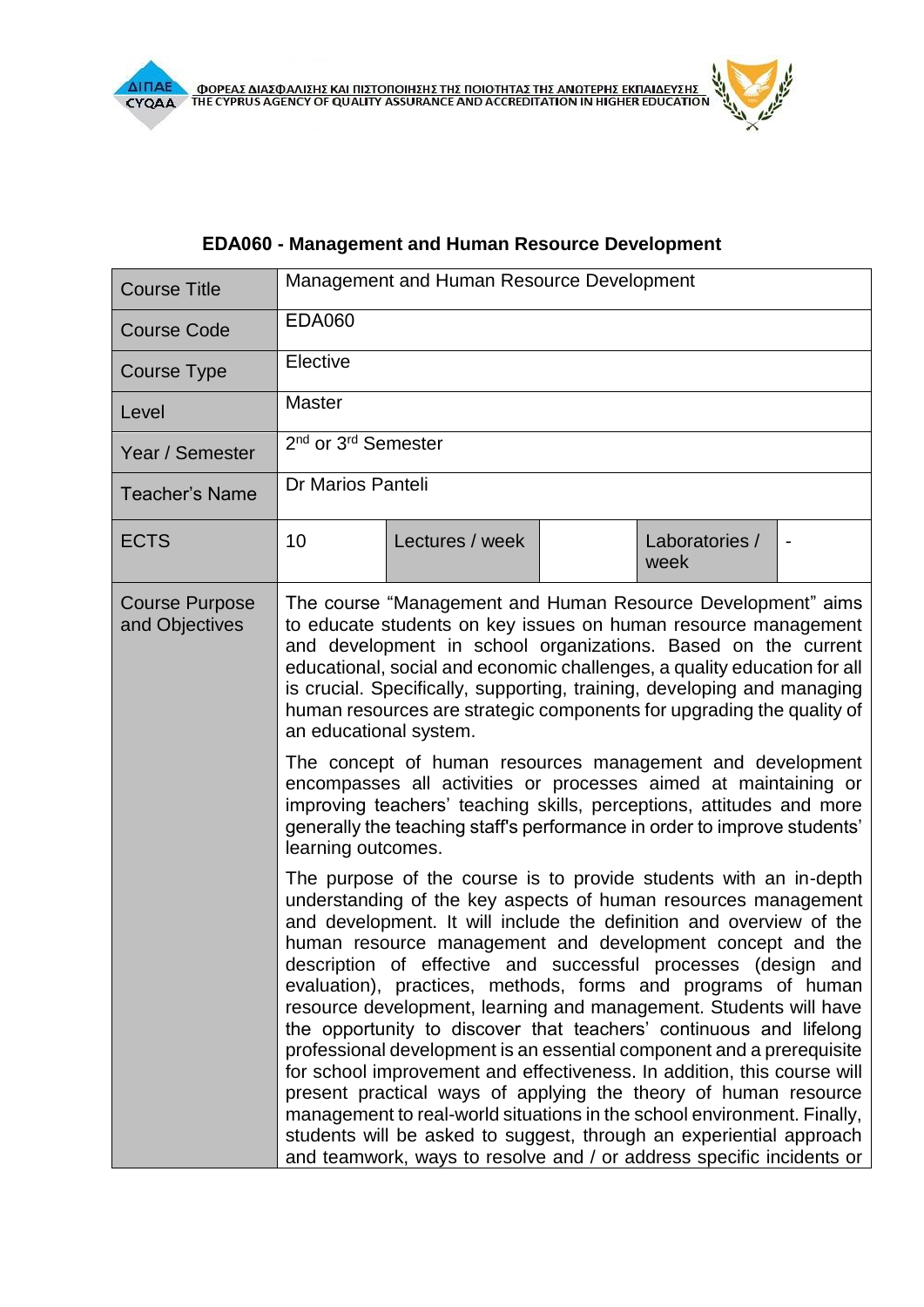$\frac{d^2}{dt^2}$  $^{\times}$ 

|                             | problems or scenarios related to the management and development of<br>human resources in school organizations.                                                                                                                                                            |          |                                                                                                                                                                                                                                                                                                                                                                                                                                                                                                                   |  |
|-----------------------------|---------------------------------------------------------------------------------------------------------------------------------------------------------------------------------------------------------------------------------------------------------------------------|----------|-------------------------------------------------------------------------------------------------------------------------------------------------------------------------------------------------------------------------------------------------------------------------------------------------------------------------------------------------------------------------------------------------------------------------------------------------------------------------------------------------------------------|--|
|                             | culture.                                                                                                                                                                                                                                                                  |          | Furthermore, this course aims to demonstrate that the development of<br>the staff could in fact function as a process to transform the school<br>organization into a collaborative workplace where all school staff<br>interact freely to discuss the school curriculum, teaching and learning<br>issues, solving problems collectively etc. All of the above could in fact<br>support students' learning performance and outcomes as well as<br>providing a positive working environment and a positive learning |  |
| Learning<br><b>Outcomes</b> | able to:                                                                                                                                                                                                                                                                  |          | Upon successful completion of the course students are expected to be                                                                                                                                                                                                                                                                                                                                                                                                                                              |  |
|                             | $\bullet$<br>management.                                                                                                                                                                                                                                                  |          | Explain the concept of human resources development and                                                                                                                                                                                                                                                                                                                                                                                                                                                            |  |
|                             | • Understand the stages and goals of human resource development.                                                                                                                                                                                                          |          |                                                                                                                                                                                                                                                                                                                                                                                                                                                                                                                   |  |
|                             | and effectiveness.                                                                                                                                                                                                                                                        |          | • Analyze the strategic importance of teachers' continuous and lifelong<br>professional development with school improvement, modernization                                                                                                                                                                                                                                                                                                                                                                        |  |
|                             | resources is to improve students' academic performance.                                                                                                                                                                                                                   |          | • Realize that the ultimate goal for developing and managing human                                                                                                                                                                                                                                                                                                                                                                                                                                                |  |
|                             | • Describe effective and successful HR practices, methods, forms and<br>programs.                                                                                                                                                                                         |          |                                                                                                                                                                                                                                                                                                                                                                                                                                                                                                                   |  |
|                             | • Develop the procedures used to diagnose the training needs<br>(personal and professional) of teachers as well as the design,<br>implementation and evaluation of human resources development<br>programs.                                                               |          |                                                                                                                                                                                                                                                                                                                                                                                                                                                                                                                   |  |
|                             | Development and Management Methods.                                                                                                                                                                                                                                       |          | • Understand the philosophy and content of Contemporary Personnel                                                                                                                                                                                                                                                                                                                                                                                                                                                 |  |
|                             | • Understand the necessity and importance of school-based human<br>resources development programs and in particular mentorship and<br>support.                                                                                                                            |          |                                                                                                                                                                                                                                                                                                                                                                                                                                                                                                                   |  |
|                             | • Develop the knowledge and skills needed to solve and / or deal with<br>incidents or problems or scenarios related to the development and<br>management of human resources in school organizations.                                                                      |          |                                                                                                                                                                                                                                                                                                                                                                                                                                                                                                                   |  |
| <b>Prerequisites</b>        | None                                                                                                                                                                                                                                                                      | Required | <b>None</b>                                                                                                                                                                                                                                                                                                                                                                                                                                                                                                       |  |
| <b>Course Content</b>       | Introduction - Theoretical Framework - Literature Review<br>$\bullet$<br>Modern Teacher Training Methods and Design of Training and<br>$\bullet$<br>Human Resource Development Programs<br>Evaluation of Training and Human Resource Development<br>$\bullet$<br>Programs |          |                                                                                                                                                                                                                                                                                                                                                                                                                                                                                                                   |  |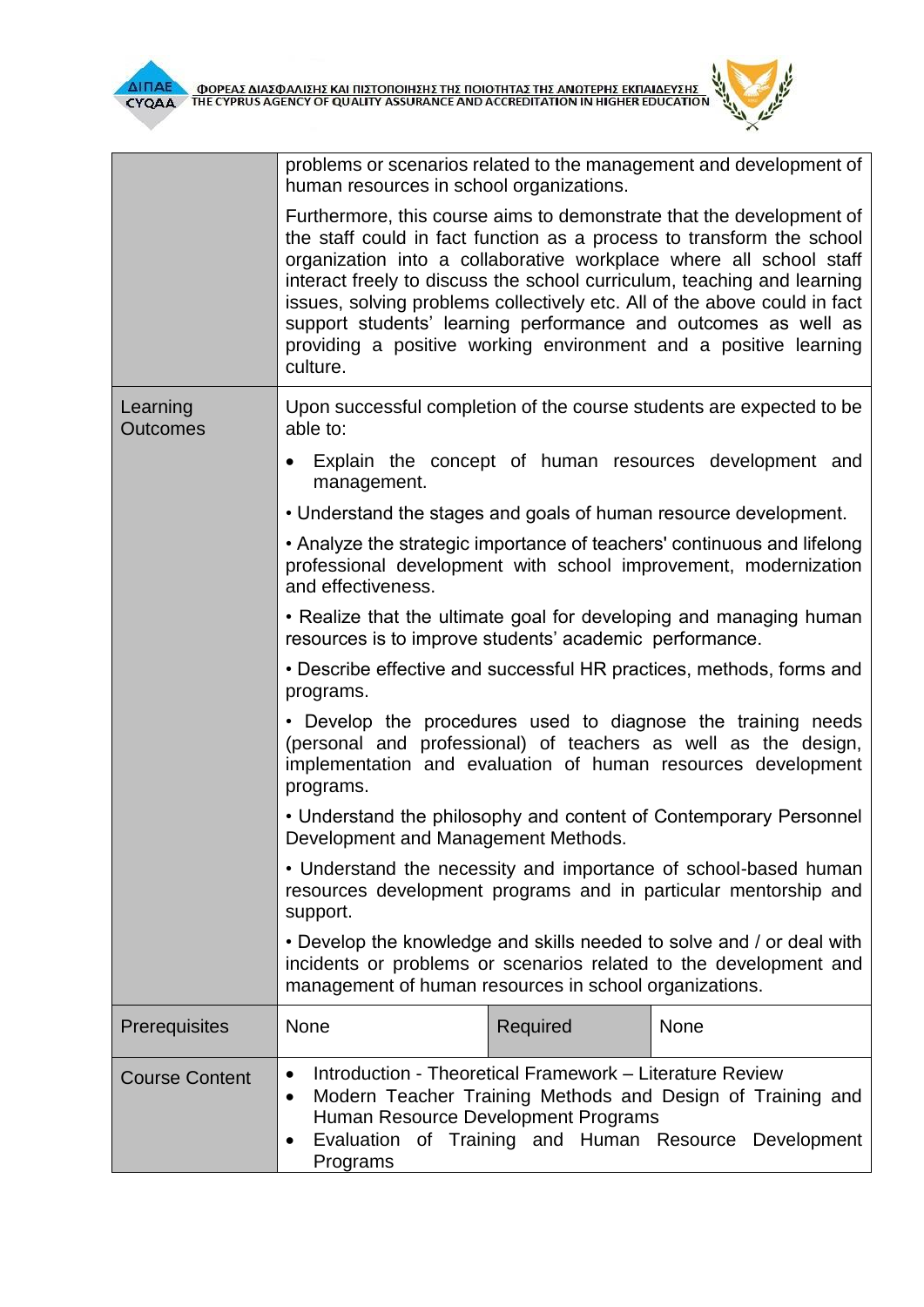



|                         | Typology of Forms of Organization of Training Programs and<br><b>Continuing Professional Development Models of Teachers</b><br>Characteristics of Adult Learners and Modern Methods of<br>$\bullet$<br>Personnel Development and Management<br>School Human Resource Development<br>$\bullet$<br>Reception, Integration, Support and Development of Newly<br>٠<br><b>Appointed Teachers</b><br><b>Teachers' Professional Learning</b><br>$\bullet$<br><b>Personnel Assessment in Education</b> |  |
|-------------------------|------------------------------------------------------------------------------------------------------------------------------------------------------------------------------------------------------------------------------------------------------------------------------------------------------------------------------------------------------------------------------------------------------------------------------------------------------------------------------------------------|--|
| Teaching<br>Methodology | The following methods will be used for course content delivery:<br>1) Lectures                                                                                                                                                                                                                                                                                                                                                                                                                 |  |
|                         | (2) Presentations with Notes: Presentations in PowerPoint format with<br>explanatory notes to better present the content and improve student<br>comprehension.                                                                                                                                                                                                                                                                                                                                 |  |
|                         | (3) Teacher Notes                                                                                                                                                                                                                                                                                                                                                                                                                                                                              |  |
| Bibliography            | Αθανασίου, Ά., Μπαλντούκας, Α., Παναούρα, Ρ. (2014) Εγχειρίδιο<br>προς Εκπαιδευτές Ενηλίκων: Βασικές Αρχές Διδασκαλίας Ενηλίκων<br>που ανήκουν σε Ευάλωτες Ομάδες Πληθυσμού, Πανεπιστήμιο<br>Frederick                                                                                                                                                                                                                                                                                         |  |
|                         | Αυγητίδου, Σ. (2015) Επαγγελματική Μάθηση μέσω της Έρευνας -<br>Δράσης: Οδηγός υποστήριξης των εκπαιδευτικών και των σχολείων<br>καθημερινό εκπαιδευτικό έργο, Υπουργείο Παιδείας και<br>στο<br>Πολιτισμού, Παιδαγωγικό Ινστιτούτο Κύπρου                                                                                                                                                                                                                                                      |  |
|                         | Earley, P. and Porritt, V. (2014) Evaluating the impact of professional<br>development: the need for a student-focused approach, Professional<br>Development in Education, Vol 40, No 1, pp 112-129                                                                                                                                                                                                                                                                                            |  |
|                         | European Commission (2010) Teachers' Professional Development:<br>Europe in international comparison, a secondary analysis based on the<br>TALIS dataset, Luxembourg, Ed.: Jaap Scheerens                                                                                                                                                                                                                                                                                                      |  |
|                         | European Commission (2013) Study on Policy Measures to Improve<br>the Attractiveness of the Teaching Profession in Europe, Final Report,<br>Volume 1                                                                                                                                                                                                                                                                                                                                           |  |
|                         | European Schools (2011) Policy of Continuous Professional<br>Development (CPD) Policy Of Pedagogical Staff in the European<br>Schools                                                                                                                                                                                                                                                                                                                                                          |  |
|                         | Ευρωπαϊκή Επιτροπή (2015) Το Επάγγελμα του Εκπαιδευτικού στην<br>Ευρώπη: Πρακτικές, Αντιλήψεις, και Πολιτικές, Έκθεση Δικτύου<br>Ευρυδίκη                                                                                                                                                                                                                                                                                                                                                      |  |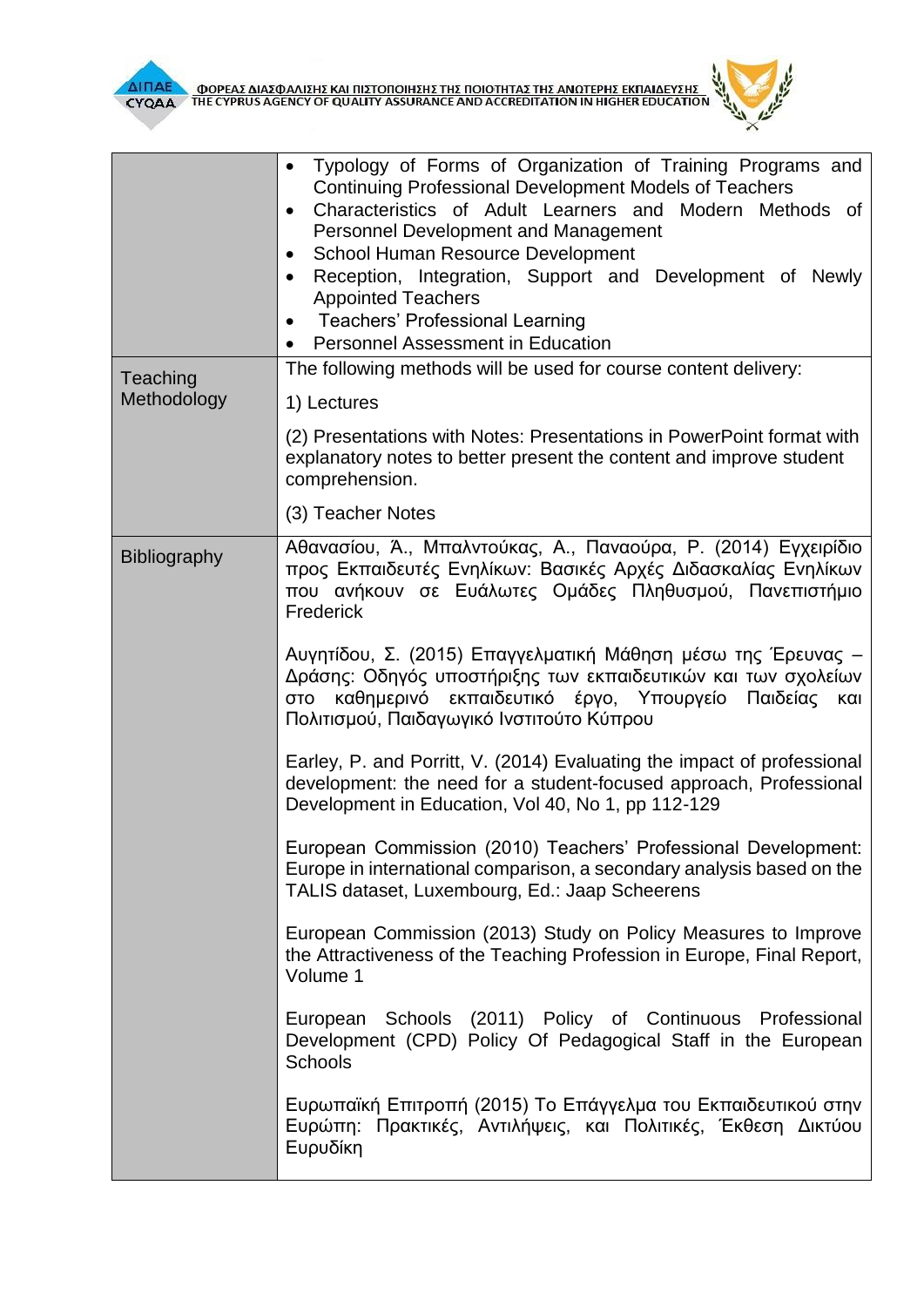

Guskey, T. R. (1994) Results-Oriented Professional Development: in search of an optimal mix of effective practices, Journal of Staff Development, Vol. 15, No. 4, pp. 42-50

Guskey, R. T. (2017) Where do you Want to Get to? Effective Professional Learning Begins with a Clear Destination in Mind, The Learning Professional, Vol 38, No 2, pp 32-37

Κατσαρού, Ε. και Δεδούλη, Μ. (2008) Επιμόρφωση και Αξιολόγηση στο χώρο της Εκπαίδευσης, Αθήνα, Υπουργείο Εθνικής Παιδείας και Θρησκευμάτων

Καλογήρου, Χ., Παντελή, Μ. και Σπυροπούλου, Α. (2010) Θεσμός του Μέντορα – Παράμετροι του Μεντορικού Έργου, στην έκδοση: Πρόγραμμα Εισαγωγικής Επιμόρφωσης Μεντόρων και Νεοεισερχόμενων Εκπαιδευτικών Μέσης Εκπαίδευσης, Θεματικές Ενότητες, Υπουργείο Παιδείας και Πολιτισμού – Παιδαγωγικό Ινστιτούτο Κύπρου

ΚEEA (2014) Εθνική Έκθεση Αποτελεσμάτων Teaching and Learning International Survey (TALIS 2013) Διεθνής Έρευνα για τη Διδασκαλία και Μάθηση

Kennedy, A. (2005) "Models of Continuing Professional Development: a framework for analysis", Journal of In-Service Education, Vol. 31 (2), pp. 235-250

Κέντρο Εκπαιδευτικής Έρευνας και Αξιολόγησης (2014) Εθνική Έκθεση Αποτελεσμάτων Teaching and Learning International Survey (TALIS 2013) Διεθνής Έρευνα για τη Διδασκαλία και Μάθηση

King, F. (2014) Evaluating the Impact of Teacher Professional Development: An Evidence-based Framework, Professional Development in Education, Vol 40, No 1, pp 89–111

Κουτσελίνη, Ι. Μ. (2010) Η Έρευνα Δράσης ως εκπαιδευτική διαδικασία ανάπτυξης εκπαιδευτών και εκπαιδευομένων, Action Researcher in Education, τεύχος 1, σελ. 4-9

OECD (2014) Talis 2013 Results: An International Perspective on Teaching and Learning

ΟΕΠΕΚ (2008) Οργάνωση Θεσμού Υποχρεωτικής/Περιοδικής Επιμόρφωσης για τους Εκπαιδευτικούς Ειδικοτήτων των ΤΕΕ

Orphanos, S. and Panteli, M. (2012) New teachers in Cyprus, Educational Leadership (Online Issue), May 2012.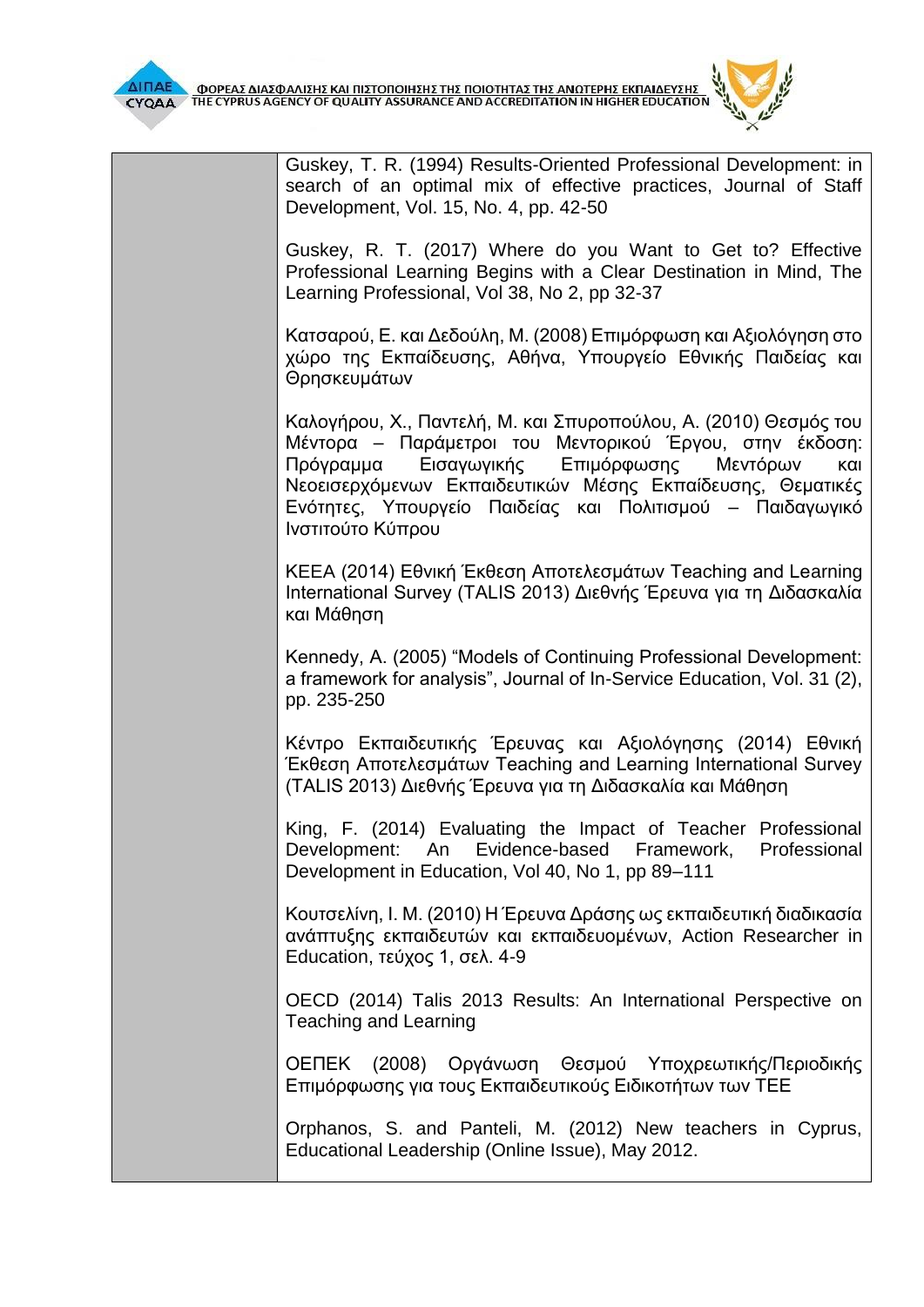| <b>CYOAA</b> | Ο ΦΟΡΕΑΣ ΔΙΑΣΦΑΛΙΣΗΣ ΚΑΙ ΠΙΣΤΟΠΟΙΗΣΗΣ ΤΗΣ ΠΟΙΟΤΗΤΑΣ ΤΗΣ ΑΝΩΤΕΡΗΣ ΕΚΠΑΙΔΕΥΣΗΣ<br>ΤΗΕ CYPRUS AGENCY OF QUALITY ASSURANCE AND ACCREDITATION IN HIGHER EDUCATION                                                                                                                                                                                                                                                      |
|--------------|-------------------------------------------------------------------------------------------------------------------------------------------------------------------------------------------------------------------------------------------------------------------------------------------------------------------------------------------------------------------------------------------------------------------|
|              | Παντελή, Μ. (2011) Εισηγήσεις για την εισαγωγή αποτελεσματικών<br>προγραμμάτων ένταξης, υποδοχής, στήριξης και επαγγελματικής<br>ανάπτυξης νεοδιόριστων εκπαιδευτικών σε σχολική βάση. Στα<br>Πρακτικά του Συνεδρίου "Σχολές των Επιστημών της Αγωγής. Ο ρόλος<br>τους στις προκλήσεις της σύγχρονης κοινωνίας", Τμήμα Δημοτικής<br>Εκπαίδευσης του Πανεπιστημίου Frederick, Λεμεσός, από 29 μέχρι 30             |
|              | Απριλίου 2011.<br>Παντελή, Μ. (2014) Ανάπτυξη και Διαχείριση Ανθρώπινου Δυναμικού<br>σε Σχολική Βάση: Μεντορισμός και Αλληλοστήριξη. Ο ρόλος του<br>διευθυντή. Στα Πρακτικά του ΚΓ΄ Παγκύπριου Εκπαιδευτικού<br>Συνεδρίου Διευθυντών Σχολείων Δημοτικής Εκπαίδευσης, 11 Απριλίου<br>2013, Λευκωσία.                                                                                                               |
|              | Παντελή, Μ. (2016), Αποτελεσματική Επαγγελματική Ανάπτυξη σε<br>σχολική βάση μέσω δημιουργίας θετικής και υποστηρικτικής<br>κουλτούρας: Μεντορισμός και Αλληλοστήριξη (Mentoring and Peer-<br>Coaching). Στο Γ. Μπαγάκης (Επιμ.), Μεθοδολογία, πολιτικές,<br>πρακτικές επιμόρφωσης και επαγγελματικής ανάπτυξης του<br>εκπαιδευτικού που βασίζονται στο σχολείο (σσ. 70-78). Αθήνα:<br>Εκδόσεις Γρηγόρη           |
|              | Παντελή, Μ. (2020) Αξιολογώντας την Επίδραση της Επαγγελματικής<br>Ανάπτυξης και Μάθησης: Η Ανάγκη για Μαθητοκεντρική Προσέγγιση,<br>Δελτίο Εκπαιδευτικού Ομίλου Κύπρου: Σύγχρονοι Εκπαιδευτικοί<br>Προβληματισμοί, Έτος 16ο, Τεύχος 20, σελ. 16-20                                                                                                                                                               |
|              | Panteli, M. (2011) What would Newly Qualified Teachers appointed in<br>Cyprus Primary Schools expect from an effective school-based<br>induction programme? Recommendations for the introduction of an<br>effective school-based induction programme. In the 24th International<br>Congress for School Effectiveness and Improvement (ICSEI)<br>conference proceedings, 4th - 7th January 20011, Limassol, Cyprus |
|              | Παπακωνσταντίνου, Γ. και Αναστασίου, Σ. (2013) Αρχές Διαχείρισης<br>Ανθρώπινου Δυναμικού: Η Διοίκηση του Ανθρώπινου Δυναμικού της<br>Εκπαίδευσης, Gutenberg - Γιώργος και Κώστας Δαρδανός                                                                                                                                                                                                                         |
|              | Wells, M. (2014) Elements of effective and sustainable professional<br>learning, Professional Development in Education, Vol 40, Issue 3, pp<br>488-504                                                                                                                                                                                                                                                            |
|              | ΥΠΠ (2015) Διαμόρφωση Ενιαίας Πολιτικής για την Επαγγελματική<br>Μάθηση των Εκπαιδευτικών Λειτουργών: Τελική<br>Πρόταση<br>Επιστημονικής Επιτροπής                                                                                                                                                                                                                                                                |
|              | ΥΠΠ (2016) Διαμόρφωση Νέου Συστήματος Αξιολόγησης<br>TOU<br>Εκπαιδευτικού Έργου και των Εκπαιδευτικών                                                                                                                                                                                                                                                                                                             |